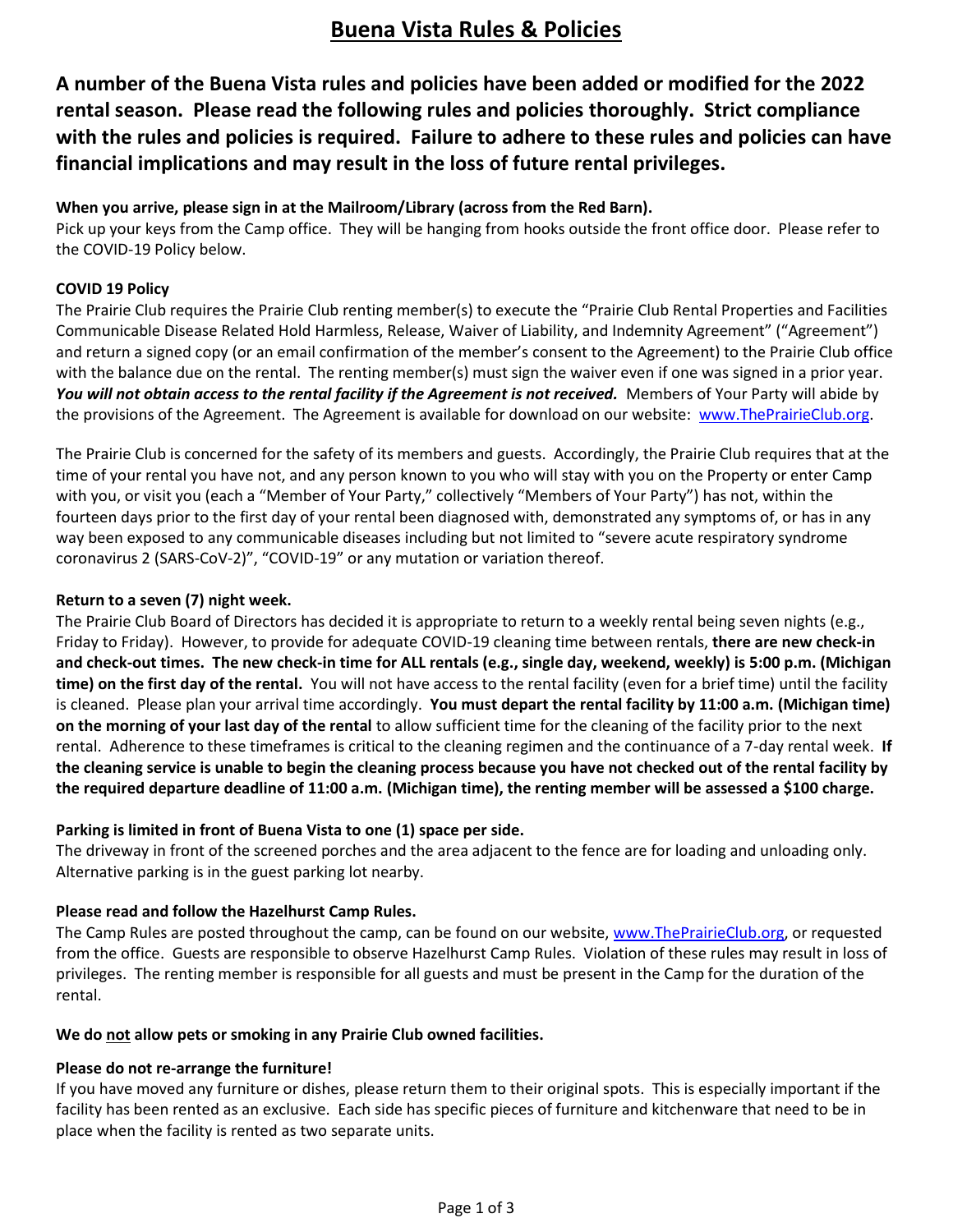# **Buena Vista Rules & Policies**

## **Each and every renter is expected to help keep our facilities clean and in good condition.**

Please consult the guidelines for clean-up procedures that are posted in each facility. All guests are required to leave the cottage clean and in good condition before departure. Sheets and pillowcases should be stripped from beds and placed into laundry bags/hampers. Towels should be placed in laundry bag/hampers. Trash and recycling should be taken out and placed in the proper receptacles. Dishes should be washed and put away before the arrival of the cleaning service. If time does not permit, dishes should be placed in the dishwasher and the dishwasher started. Furniture must be returned to original arrangement.

The practice of some renters not leaving the facility clean and in good condition has become an issue of late. **If it is determined after the cleaning service inspection that the facility is in need of additional cleaning, dishwashing, or repair/replacement, the renting member will be charged a minimum of \$100 for these services beyond the incremental COVID cleaning fee.** By returning to a seven-night weekly rental, the cleaning service has a much more limited time in which to perform the necessary COVID-19 cleaning procedures. Having to perform excess cleaning at a rental facility jeopardizes the check-in time for the next rental party.

## **Complete kitchen facilities, cookware, utensils, and dishes are provided.**

We provide garbage bags, aluminum foil, paper towels, napkins, toilet paper, hand soap, disinfectant wipes, and the like. If you should run out of an item during your stay, we ask that you replace for the next guests.

#### **Linens are provided.**

We provide pillows, pillowcases, sheets, quilts, towels, and hand towels. You must bring your own beach towels. Extra blankets in each closet also are provided but you may wish to bring along your own for comfort. Please do not forget a plastic or rubber mattress protector for those who might need one.

#### **We also include Wi-Fi as an amenity.**

Password information is on the bulletin board in each kitchen, as well as the facility information book.

#### **Beach chairs and umbrellas.**

Two chairs and an umbrella are provided for each side. Please stow them on the porch or in the corral at the end of the beach path at the end of your stay.

#### **This is a shared facility.**

In order to maintain a peaceful and quiet atmosphere for all renters, we do not allow loud television or music in any shared spaces. Quiet time is from 10 PM to 8 AM (Michigan time).

#### **No Grilling at Buena Vista!**

You are welcome to use the gas BBQ grills provided at the Legacy Pavilion next to the Farmhouse. Please be considerate and clean the grill after using for our other members. The use and availability of the grilling station are subject to the Legacy Pavilion Rules & Procedures.

## **With the recent capital improvements, Buena Vista is now a year-round rental facility.**

Both sides of Buena Vista have air conditioning for the summer and heat for the winter. If you have the heat or air on, be sure all the windows are closed.

## **The maximum rental period during peak season, June 17th - September 5th, is (1) week (7 nights).**

Please keep in mind, due to high demand for housing, **we have a 1-week limit during our peak season.** Buena Vista may be rented for a maximum of two weeks only if one of those weeks falls in a non-peak period. Weekly rentals run from Friday, 5:00 p.m. through Friday, 11:00 a.m. Weekend rentals run from Friday, 5:00 p.m. through Sunday. All times listed are Michigan time.

## **Cancellations must be made by May 1st for peak season rentals or thirty (30) days prior to rental for mid- and offseason rentals.**

If you must cancel after May  $1<sup>st</sup>$  for peak season rentals or less than 30 days for all other seasons, there will be no refund or credit given. Non-peak rentals must be canceled at least 30 days prior to rental for refund.